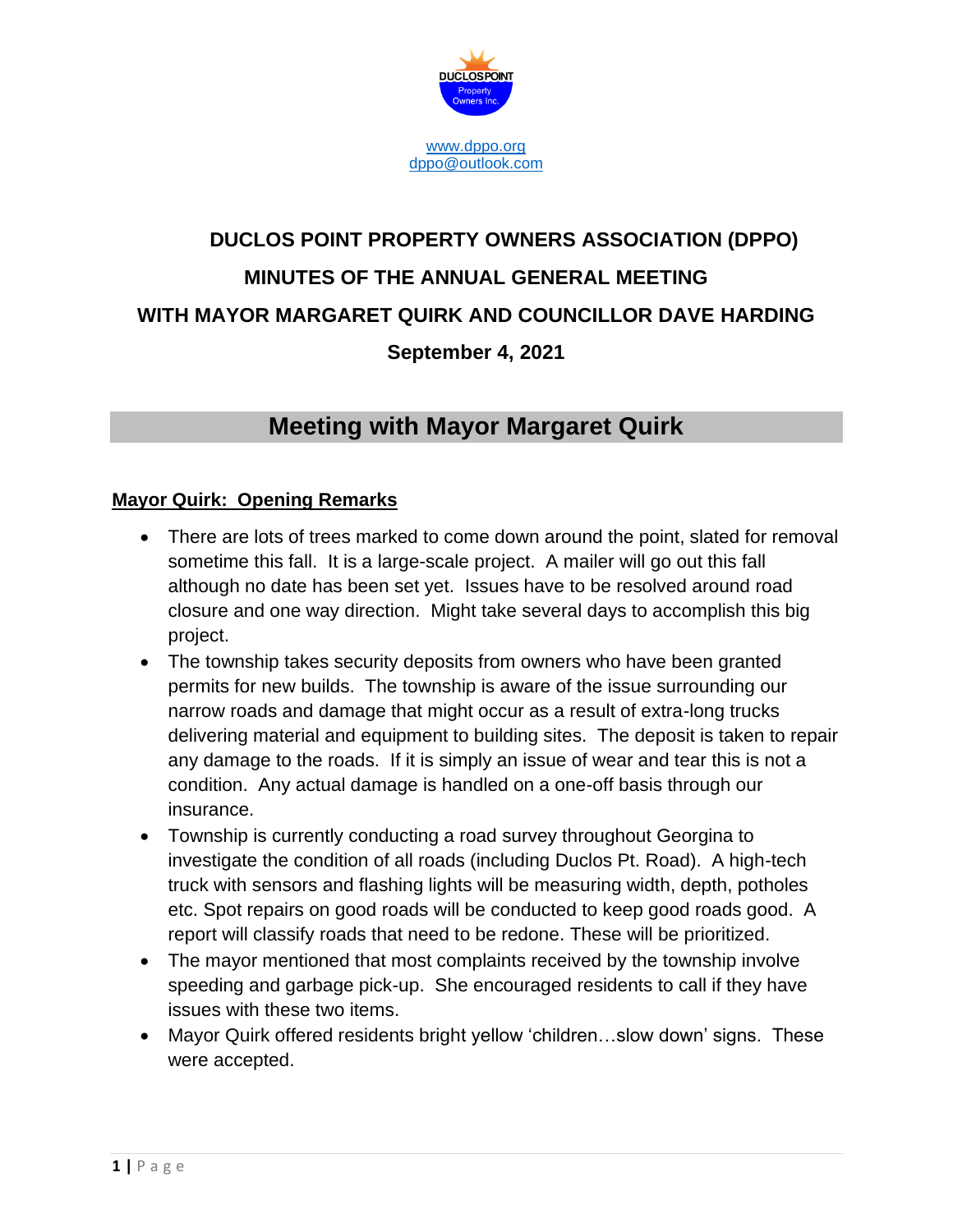- She asked residents to report any traffic issues to the YRP Road Watch Program. Especially helpful if you can provide a licence plate number. Just go to YRP Roadwatch and register complaint on line. If it's deemed necessary York Police will make home visits to the offenders.
- On Short Term Rentals (which are considered less than 30 days) the mayor said their bylaw office is enforcing regulations. There is a stringent process for applying for a licence which includes fire safety and septic inspections. Many short term rentals are not on major platforms any longer so it is difficult to monitor.

### **Questions & Answers**

### **Q: Will the road report be public?**

A: Yes, it will be based on two components, township's maintenance budget and its' reconstruction budget. Work began over the summer.

**Q: Does the township have an actual budget re survey work to determine where township road allowance actually starts and stops and whose owns the property. Referring to small slice of property owned by DPPO along the small oval that DPPO is paying taxes on. Can this be conveyed to the town as there is no use for it and then we can stop paying those taxes.**

A: (Linda Wahrer) We are not currently paying any taxes and are in the midst of transferring this small slice of land to the township.

### **Q: Will we get the taxes back?**

A: Laughter from all.

### **Q: Is the township overseeing issues around the lake quality level as weeds are unbelievable.**

A: The lake levels are governed by the Trent Severn Waterway which uses a curve to monitor levels each spring. You can contact them with any questions. The LSRCA (Conservation Authority) says that the lake is clean and healthy. More sunlight is coming through therefore more weeds. Weed issues particularly bad at Cooks Bay and Holmes Point. The LSRCA can answer your questions about weeds and has a lot of information on their website. They conduct water testing for phosphorus, fish species and habitat.

### **Q: Regarding excessive noise from neighbours and guests, for example outdoor music; do we call bylaw officers, police or can our association address this?**

A: All three. Noise bylaw states that any noise causing a disturbance such as constant music can be reported. For habitual offenders, neither bylaw officers or police can be the complainant. Best to keep a diary/log of disturbances. However, if it's late and very loud call the police. Bylaw officers won't attend a complaint at midnight and won't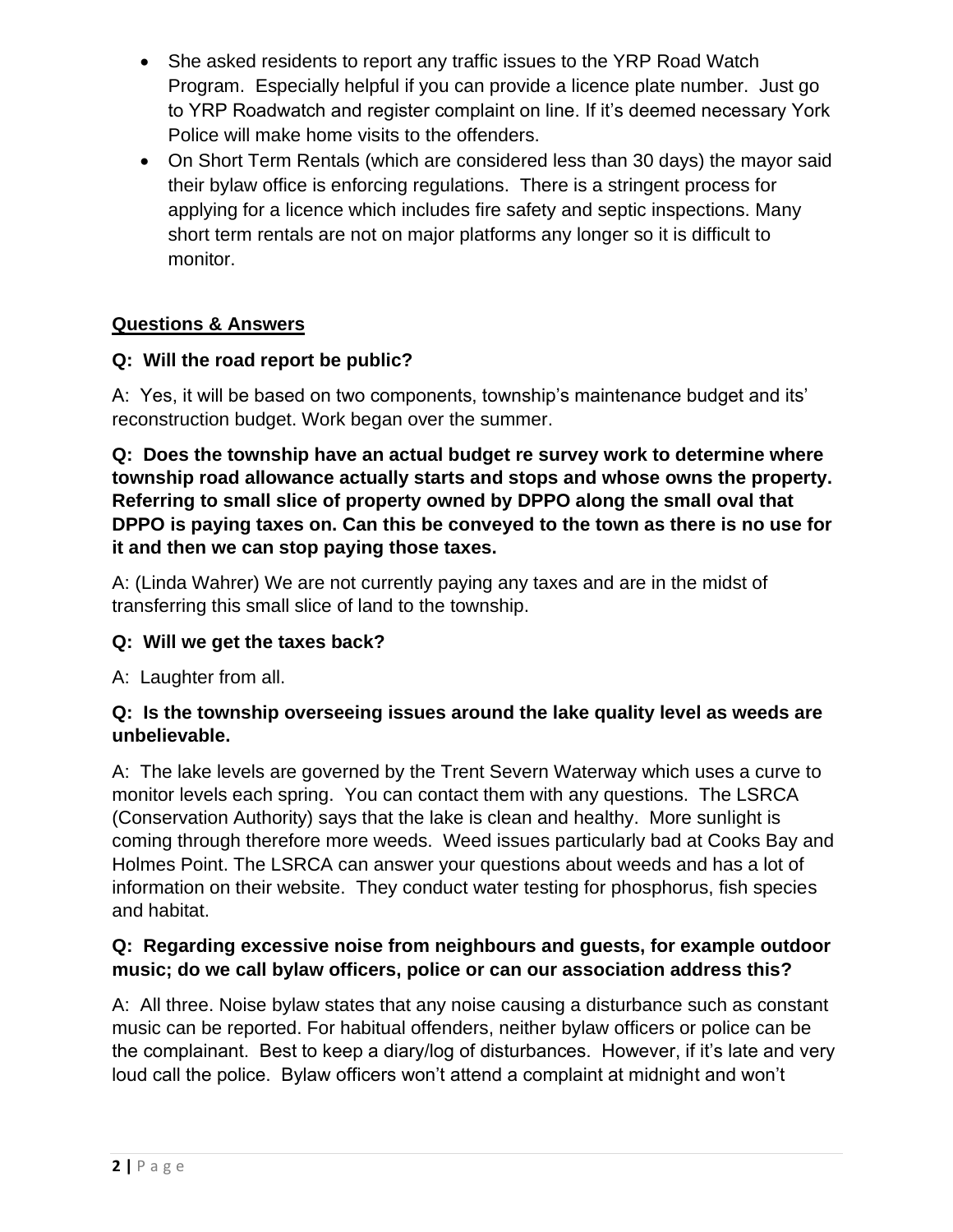confront the individual. Honestly, it's a low priority for police. You can also make your association aware of ongoing problem.

### **Q: What is the status of the new one-way signs we were promised.**

A: Haven't been overlooked, there is a work order and they are coming. No date yet.

#### **Remarks by Dave Harding**

- Our staff has already done a Georgina tour and the trees to come down are all marked on a map. They have all been checked and if the trunks are split this becomes a priority. There are so many on Duclos Point that to clean them all out is a large scale project. Have to find a solution to one-way traffic.
- Regarding the lake quality. Georgina only looks after the shoreline regarding complaints. LSRCA is the body that looks after the lake.
- The road investigation involves expensive high tech equipment. Once roads start to become 'broken' we conduct a shave and pave reconstruction. Our roads are checked every year through drive around.
- Dave apologized for missing last year's meeting due to health issues.

### **Q: Our road is in deplorable condition, when fixed it became too narrow so they added asphalt on either side like a patchwork. It broke down very quickly. Can our road be a priority?**

A: It needs repair and fixing and based on the outcome of the scan can be reasphalted depending on the base. You'll see a slow moving vehicle with flashing lights scanning the road. I will check with staff to see when they will be in this area.

### **Q: The road has gone through patchwork after patchwork. Can you take a more aggressive approach other than just another patchwork? Take the proper steps to stop the pooling of water especially around the end of the park.**

A: I agree it should be brought up to specs. Will have to see how much gravel exists underneath and look at the budget. New technology will show issues of base, cracks, tar etc. Will check with staff as this may already be in place. There are roads in much worse condition so it becomes a budget issue.

### **Q: What about the flooding issue? Can you try to solve this problem?**

A: When the report comes back engineering will also do a drainage study. Will look at catch basin at the end of the park and see if it is suitable. Part of the lot might have to be

built up based on their recommendations. Engineering and drainage study will follow after report on roads and budget discussions.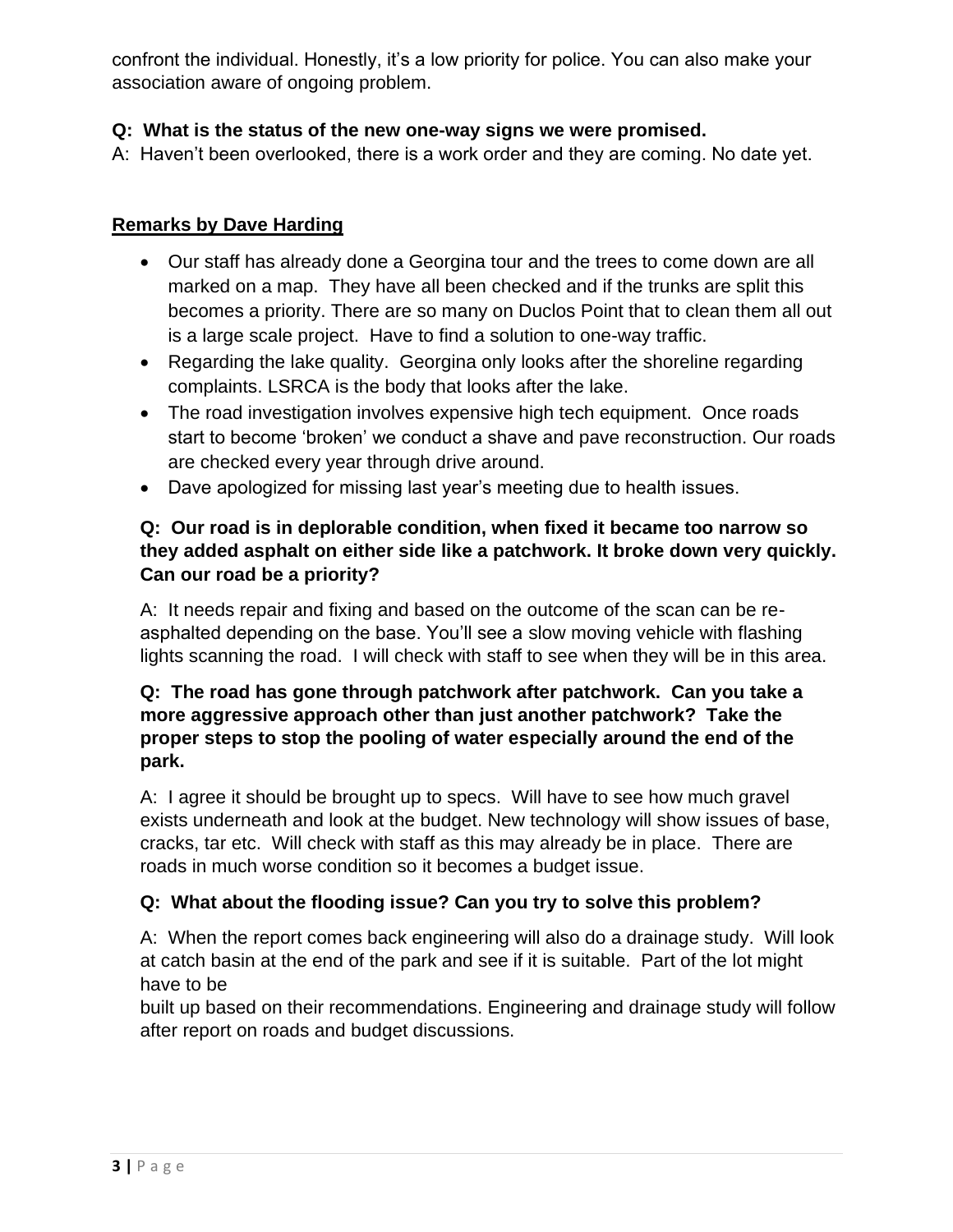### **Q: After topographic survey done it could be 4 to 5 years away.**

A: We have to do it right; it does take years. First step is the survey, lanes may have to be widened. We can move on that but it's a budget issue, it's up to council and they will be working through many projects, truthfully not at the top of the list. Budget will be set in December. I can talk to the head of Operations and see if we can start on something.

**Q: Resident noted that he emailed the works department to create a record on requesting ditch clean outs. Suggested residents do the same, contact township and put in a request. He reported they came and did the minimum and will likely have to come out again. Once reported it opens them up to liability.**

A: This is the largest crowd I've seen; turnout strengthens your voice and association. Encouraged residents to email complaints and copy the DPPO and himself. This is the best method. Your request will be logged in and you will receive confirmation of receipt. If you haven't heard in a couple weeks, follow up.

# **Annual General Meeting**

Linda Wahrer, President called the Meeting to order 11.04 a.m.

#### **1. Approval of Minutes 2020**

 Motioned to approve the minutes brought by Sara Wunch and seconded by Pat Bell. Carried

### **2. President's Report & Introduction of the Board**

Dear DPPO Members:

Welcome to this year's Annual General Meeting. Once again, the meeting was postponed from the usual date in early July until now due to Covid restrictions. Thanks to Mayor Quirk for attending to provide information and answer concerns about issues pertaining to our community.

Again this year, it was an unprecedented time due to the ongoing pandemic. I think we all thought that we would be back to more semblance of normalcy by now. Again this year, the positive outcome of this is much more activity around The Point. Many residents who usually travel south remained home this past winter and there were many more people walking, snow shoeing, etc. In the spring and throughout the summer, many folks have engaged in tennis and pickle ball. If you haven't tried it, I suggest you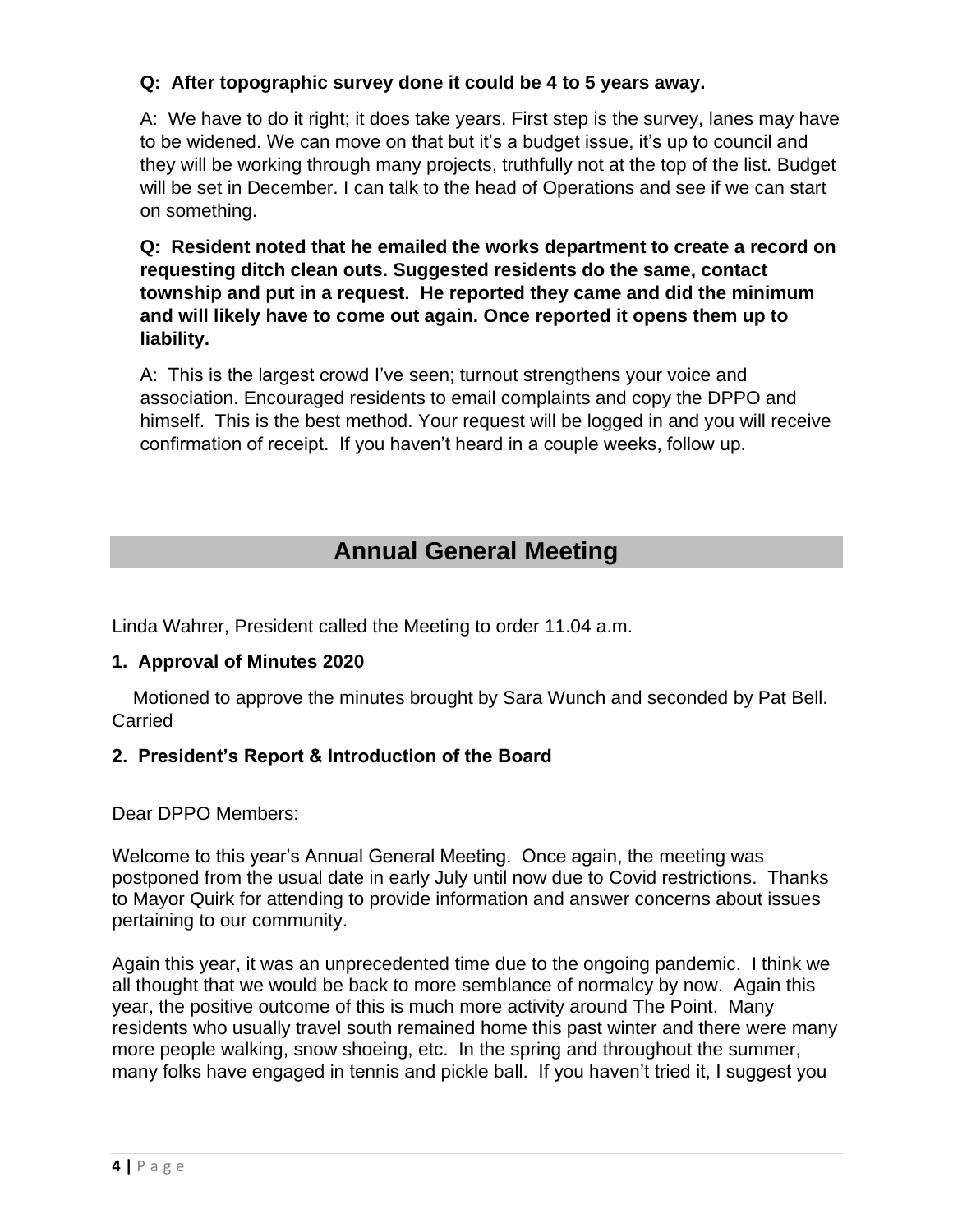come out and play. It is a great opportunity to meet your neighbours and have a little exercise at the same time.

### **Board of Directors**

I would now like to introduce our Board of Directors. The board held 8 meetings over the past year. The first few were held via Zoom but then we were able to meet in person this summer. Most of the work done by the Board occurs outside of the regular meetings and directors each spend quite a bit of personal time handling various tasks and duties. Just so you know, we begin each meeting with a review of outstanding issues and jobs to be done and each director must report on the status of their items to be completed. My sincere thanks to each of them for their efforts and contributions. This year, Linda Parsley has chosen to retire from the Board. She was on the Board for 8 years and was a dedicated member and produced the agendas for meetings, took and produced minutes of the meetings and many other tasks that needed to be handled. I want to thank Linda for her valuable contributions to the board. Even though she will no longer be on the board, hopefully she will continue to assist with Field Day as she has done for so many years.

### **2020 - 21 Year in Review**

Firstly, I would like to acknowledge the passing of Steve McKay who was a Board member for 6 years. Steve provided many valuable contributions to the Board and handled many of the improvements you see around the Point. He and his brother Andrew replaced all the railway ties around the playgrounds, he installed any new signs around the area and made sure the communication boxes were updated frequently. This is just small sample of some of the things he did. He will be greatly missed and we send our sincere condolences to his family. We also lost a longstanding resident and former board member – Dave Tomlinson. Dave always attended the annual meetings had many constructive comments. Again, our sincere condolences to Sharon and their family. Is there anyone else that I may have missed?

I would now like to go over some of the things your Board has been doing over the past year.

This past fall, we planted 5 new trees around the large park. We had an additional 5 free trees to replace those that had died and were still under warranty. Also, the town planted 4 new trees in the small parkette where the road splits. This area is road allowance and on town owned property. We also had an arborist trim all the healthy trees in the park to ensure safety and more consistent growth. This spring we continued with the inoculation of 16 ash trees in the large park. There was an assessment done by our arborist and it appears that the treatment has been working and there hasn't been any decline in the health of the treated trees. We have a number of trees marked with a red "R" that will be removed by the town sometime this fall. We continue to monitor the need for new trees and will consider purchasing more in the future.

We have continued with the maintenance of the 3 right of ways. We continue to clean up the west right of way that has a lot of debris wash onshore. We also engaged a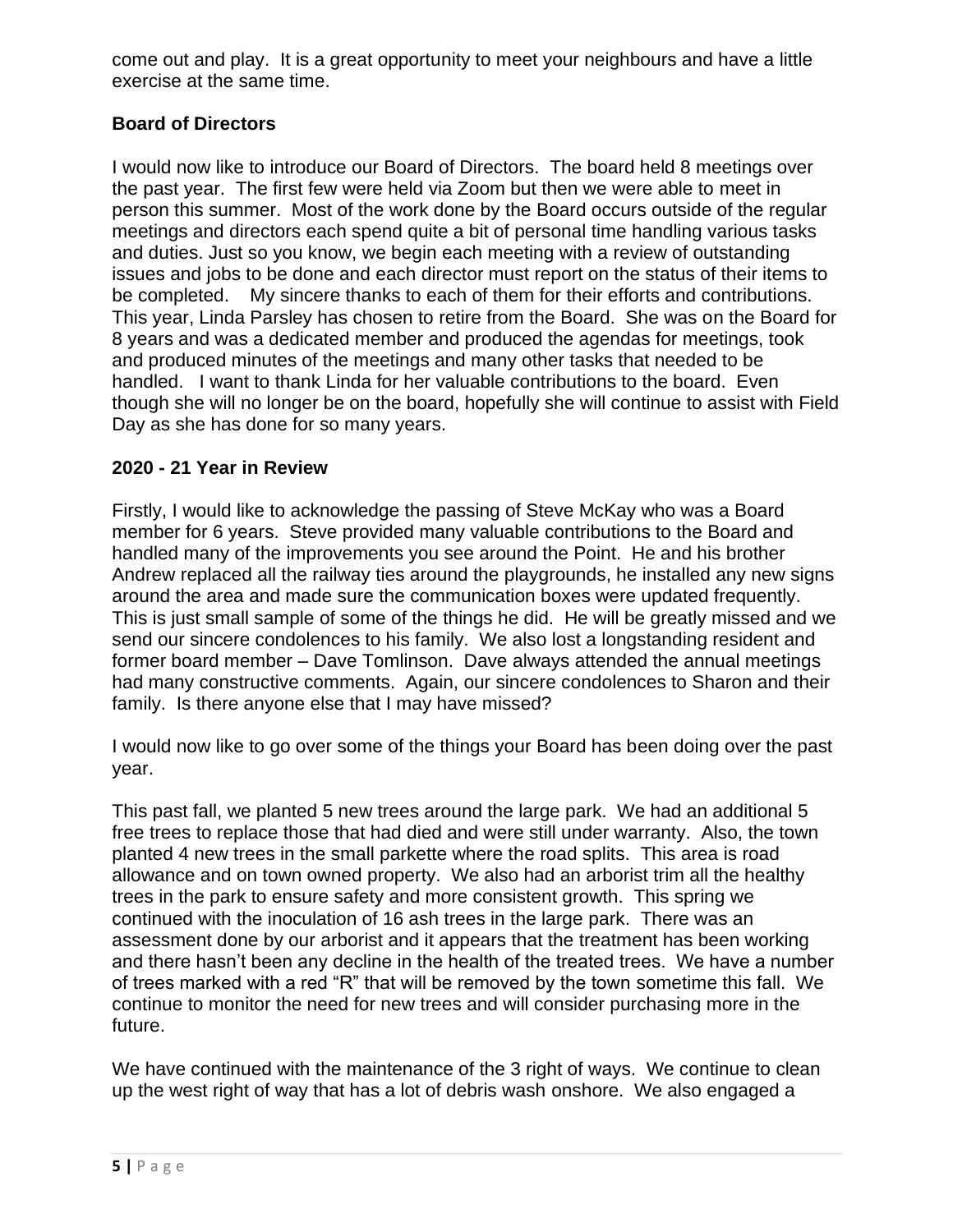landscaping company to trim back the bushes and trees around each right of way. We continue to maintain the playground area and swing sets. This year the weeds were very bad due to the heavy rainfall in July. We use non-toxic vinegar to kill the weeds (thanks to the Singers for this donation).

We purchased and installed a new sign at the entrance to the Point. It is a large sign that says "No Public Lake Access". The sign was installed this summer (you may have seen it briefly) then knocked down by a vehicle after a short time. It was damaged but looks to be salvageable and will be reinstalled shortly. This sign has the intention of alerting people who come here thinking there may be a public beach or boat launch area.

As suggested at last year's meeting, we purchased a defibrillator for the Point. This will be installed shortly at the north right of way on the east side. This is the most central location for the unit. It took a while to install as we needed an electrician to do the wiring for the unit. The defibrillator is very easy to use with detailed voice instructions when it is activated. We will send everyone a copy of the instruction video shortly. Hopefully we will never have a need to use the unit.

On the systems side, we recently updated our website. It is now much easier to navigate than the previous version. We also have launched a Facebook page for members and Jason will talk about this later in the meeting. We have now completed the archiving most paper documents from past years. This includes meeting minutes, maps, annual meeting information, etc. There are meeting books dating back to the 1950s and these are now archived in a digital format so they can be stored and accessed forever. Thanks to Dave Buck for undertaking this lengthy process.

Unfortunately, this year, once again we had to cancel Field Day and the corn roast. Hopefully these great activities will be able to return next year.

After approval from the membership last year, we installed a volleyball net in the park. It is already having lots of use and we have received many positive comments from residents. We have a volleyball and line markers that are kept in the storage box inside the tennis courts.

### **Membership**

This year I'm pleased to announce that we have 97 paid up members. This exceeded our target of 95 members that is used for budgeting purposes. We are also seeing an increase in the number of people using PayPal which reduces the consuming task of collecting and depositing cheques. Glenn will expand further on this in his Treasurer's report.

#### **Looking Forward**

Last year, we undertook to research the construction of a shelter in the park. There was an 80% approval by the membership to pursue this capital project. We now have a plan to proceed that I will discuss later on in the meeting.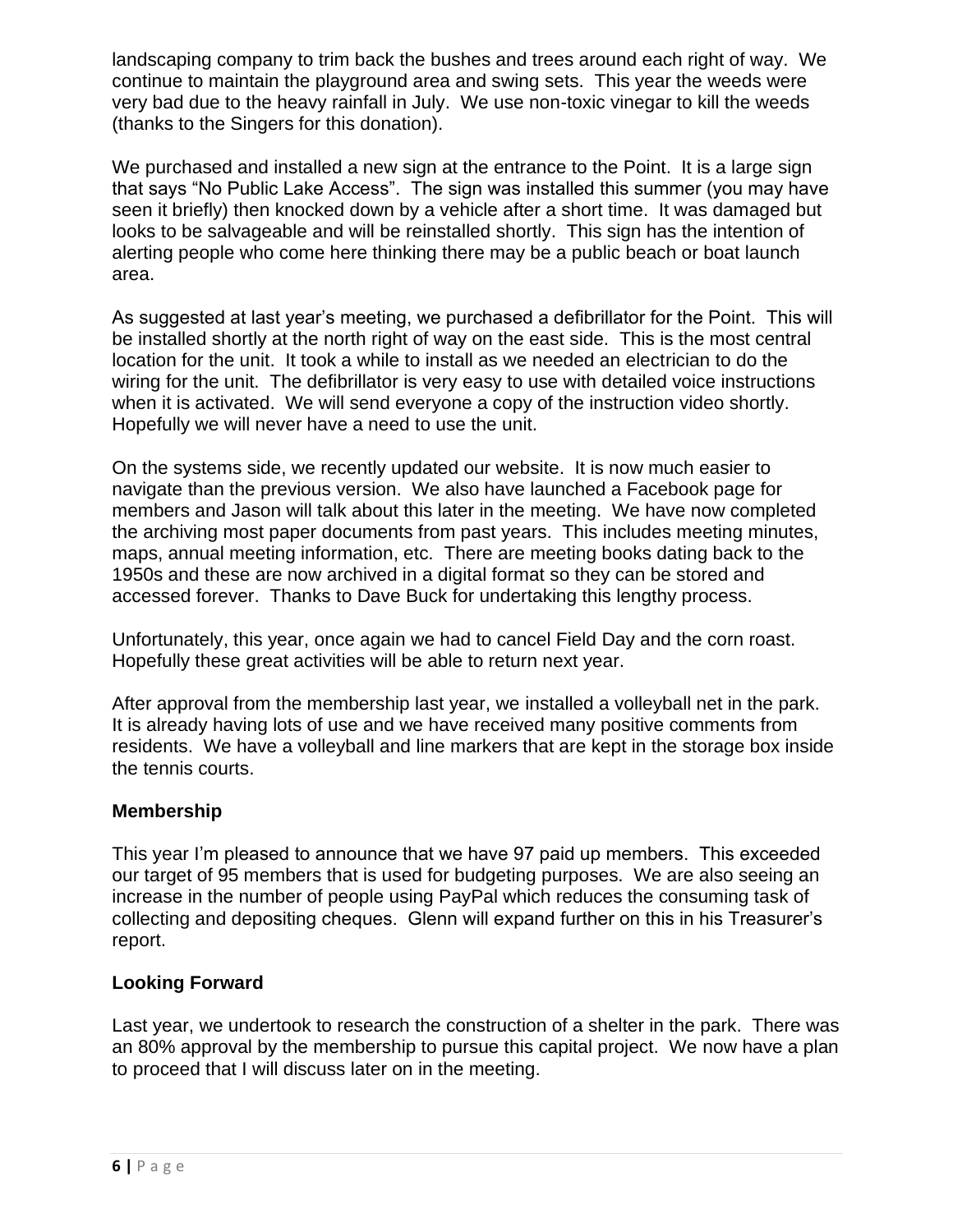Your Board will continue to ensure good maintenance of all DPPO equipment and property. We will continue to work with the Town representatives to ensure they fulfill their duties to keep our area in good repair. We welcome suggestions from the membership for new ideas and initiatives.

Thank you for your continued support and participation.

Respectfully Submitted,

Linda Wahrer President, D.P.P.O.

### **3. Treasurer's Report**

**Glenn Gibson: First, I'll cover last year's results, then we can move to this years Budget.**

### **A: REVIEW OF THE FINANCIAL STATEMENT FOR THE YEAR ENDED MARCH 31, 2021**

Please refer to the page with the yellow section on it.

1. **Firstly** - This financial statement and all of the related bank statements and invoices were **reviewed by Ross Bell** and Ross has provided the Board with a statement concluding that the statements are all in order.

### **2. QUICK OVERVIEW**

**Revenues** were slightly higher than expected by about **\$1,000, largely due to the residual sales of DPPO sweaters of \$700.** 

More dues were received than the 95 Budgeted, hitting 96 paid residents, which given the pandemic impact on some, we were pleased with.

**Expenses** were under budget by about **\$200**.

This was due to several **offsetting favourable and unfavourable** variances.

**Park related** cost were over by **\$450** as we did buy a **defibrillator** ultimately and hope to have that installed within a week or so. We had to be sure it was covered by our insurance hence some of the delay, as well as some electrical install delays. It will be in the NE ROW shortly.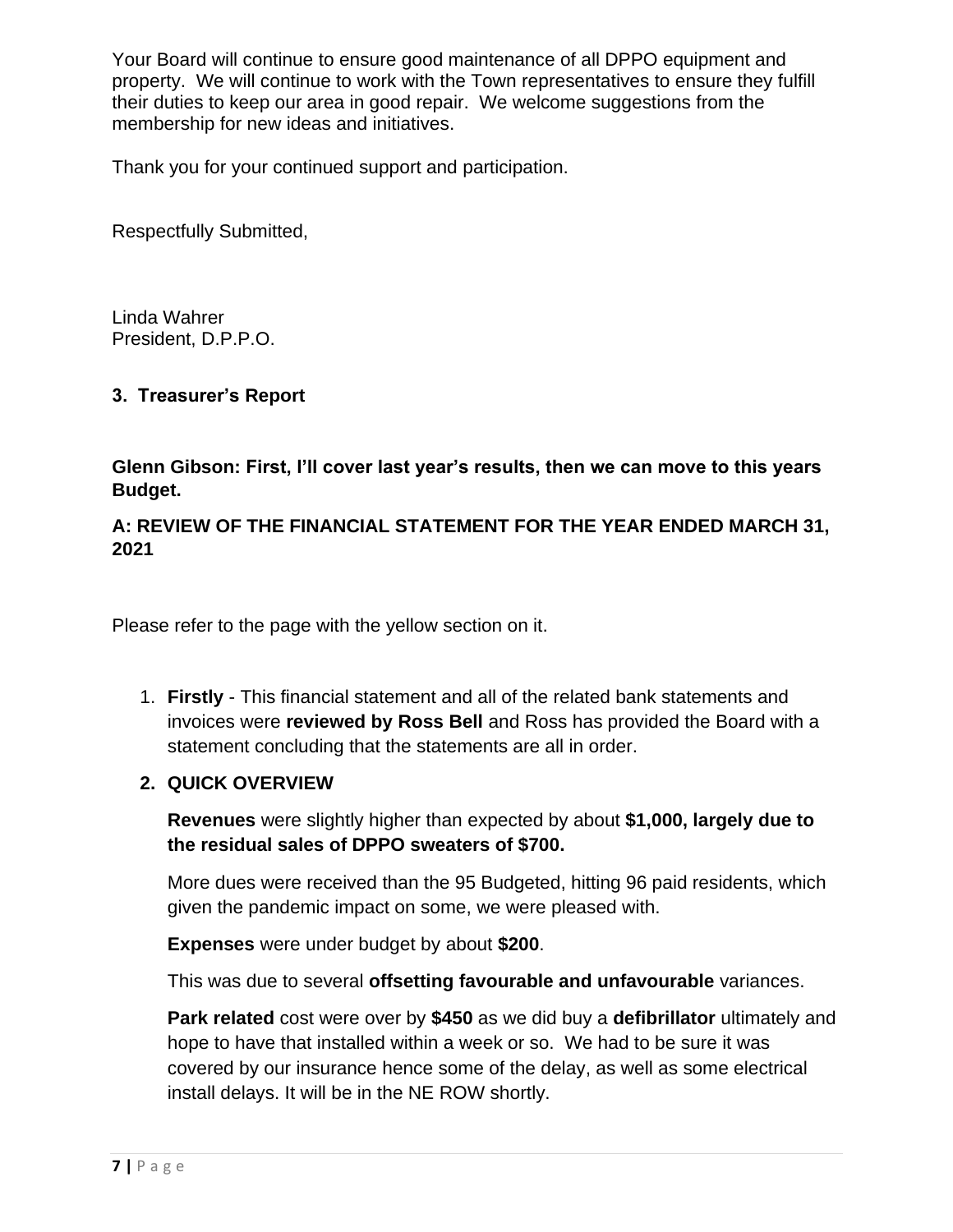**Tree service costs** were over by **\$760** as we used some surplus to have the trees around the park trimmed, removing dead wood and low limbs.

**On communications,** we also spent a bit more on **security /anti hacking** for our website.

**SAVING** – These overages were more than **offset by savings** on **Lawn cutting, insurance** (a COVID 19 rebate), **and, unfortunately, no spend on Field Day last year.**;

So, the result was we had **funds left over** from **OPERATIONS** in excess of what we budgeted. We **budgeted a surplus of about \$3,500** , but had a **surplus of about \$4,700, resulting in an overall \$1,200 favourable result.**

On the **PROJECT** side, we had planned to **allocate \$4,000** to the **Shelter project,** but we used some of the surplus from operations to add to this and allocated **\$5,000** instead to help that ongoing savings plan.

**Consequently, CASH held at March 31, 2021** was about **\$25,800**, or about **\$1,200** more than we planned. **We have allocated that \$25,800** as follows:

- **\$10,000** is set aside as a reserve fund for emergencies, like trees that need to be removed due to a storm, pump failures, etc; We will try to hold this level and likely will increase this in future years for inflation;
- **\$13,000** was set aside to save for a possible shelter build as discussed;
- And about **\$2,800** operating funds are to be carried over and used in 2021 to catch up other repairs, projects, the shelter, etc.

**ALL IN ALL,** last year was **on track financially** for the DPPO.

**FINALLY** – All **tax returns and information returns** have been filed for the year ended March 31, 2021, and all of our **insurances** are paid up and fully in effect through Sep 2022.

**Any questions on last years results?**

### **THE BUDGET FOR YEAR ENDED MARCH 31, 2022**

Please turn to the other side of your page to see the Budget.

This Budget was **prepared, discussed, and approved** by the Board in June of this year.

While we have **held the Dues at \$300** per year once again (at least 8 years now with no increase!!), we did expect **Revenues** to drop back to **95** paid members with the continued pandemic, however, YTD is now at **97** paid so we are pleasantly surprised already!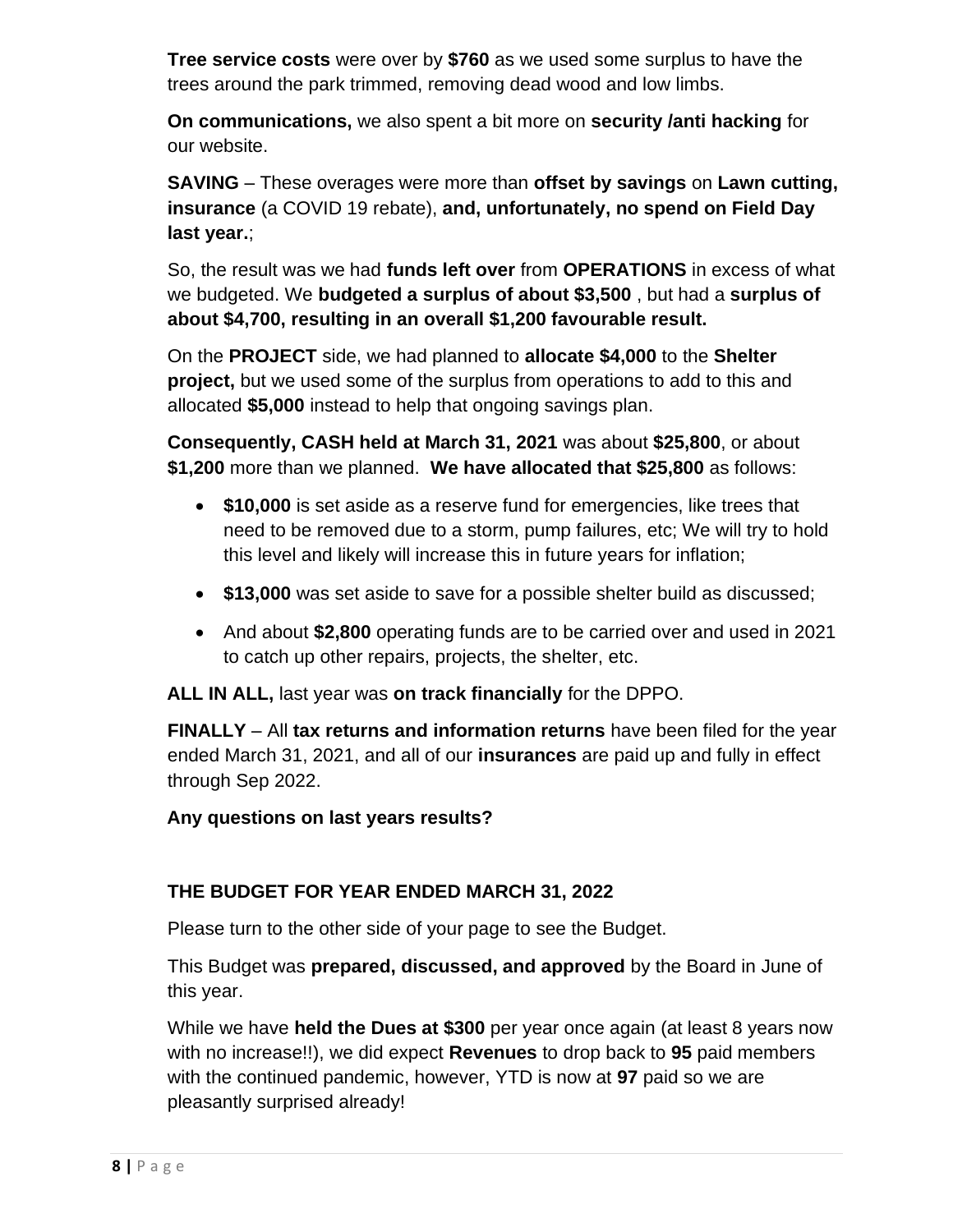**Most expenses** have been budgeted to have an inflationary increase, and so far we are tracking to those budgeted numbers.

**Insurance** we expect to go up as we don't expect another COVID 19 rebate.

**The Park & ROW maintenance** costs include a number of things such as the install of the **volleyball nets,** trimming back of **ROW hedges,** cleaning **culverts,**  miscellaneous **repairs, and start to gradually obtain updated surveys just** to confirm DPPO property lines, especially for dealing with the Town on things like road allowance.

**For trees,** this is a year for **Ash Tree inoculation** on a dozen or so trees, which has been done already. There is tree planting provide for this year.

So, for this years Budget, the result is, we expect to run a **\$2,900 surplus on the operating side**.

**On the PROJECT side**, we have Budgeted to contribute the current and next years operating surplus to the **Shelter project fund,** bringing that fund to about **\$18,000 by the spring of 2022**.

The Shelter project, like the tennis courts and the playground equipment, is expected to be 50% funded with funds allocated from members dues, and 50% from individual members donations. This split funding approach worked extremely well for the tennis courts and playground, allowing us all to benefit sooner from these enhancements, and without needing to raise dues to do it, aided by the generous donations of some.

Linda will give you an update on the Shelter project and the results of our research on that shortly. We have had pretty strong support to pursue this and we are pretty pleased with the savings progress to date. **In the meantime**, we have not spent anything on this except our time, just earmarking funds for this for now.

**Consequently CASH held at March 31, 2022** should be about **\$28,700**, about **\$3,000** more than last year. **We have allocated that expected \$28,700** as follows:

- **Again, \$10,000** is set aside as a reserve fund for emergencies,
- **\$18,000** was set aside to save for our possible shelter build project as discussed;
- And **\$700** operating funds are to be carried over and used in 2023.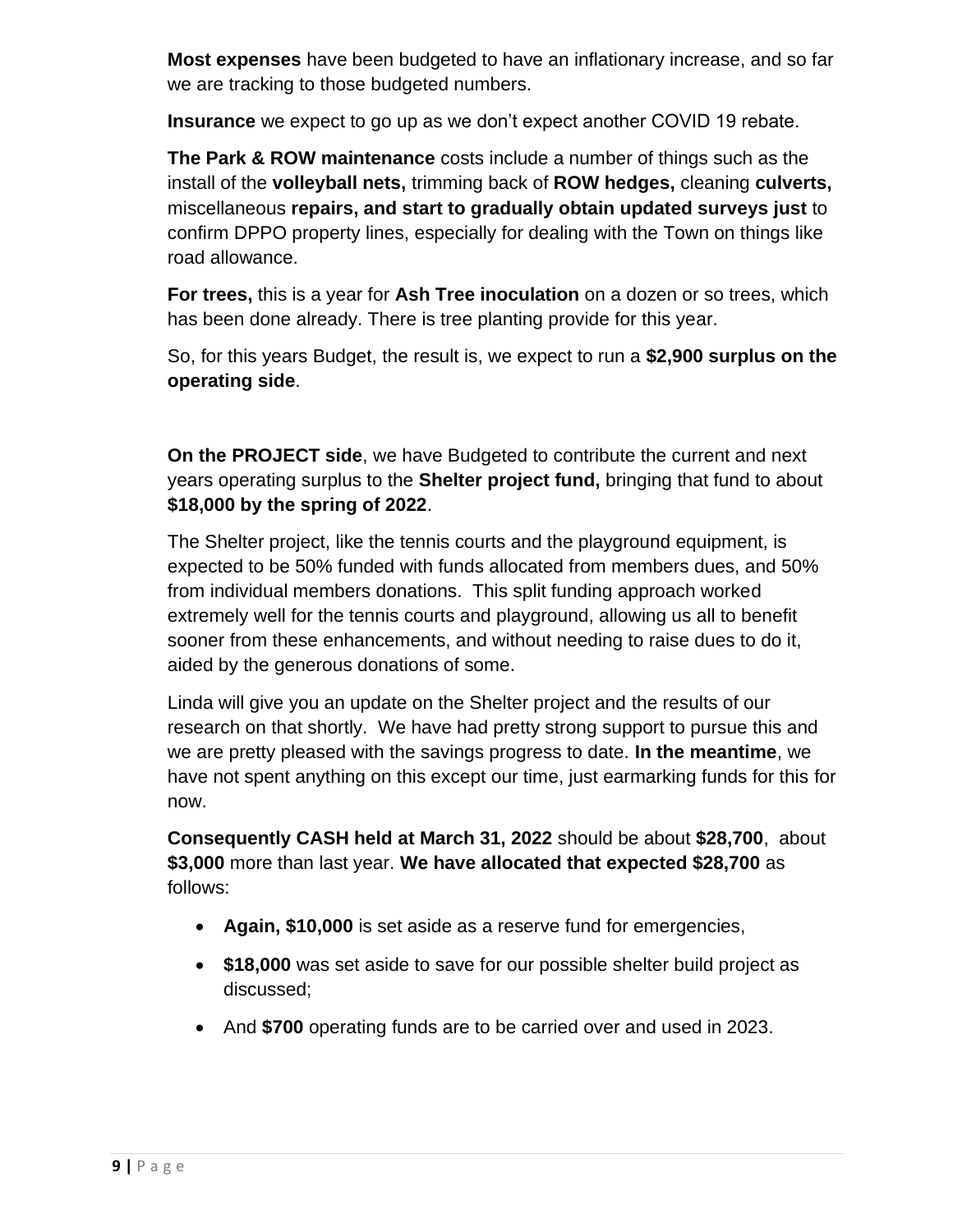**ANNUAL DUES for next year** will NOT increase for the 9<sup>th</sup> year now and will remain at \$300 per year per member for now as we continue to deal with the trees, enhancements and save for our projects.

**FINALLY** - For those of us who have spend more time than in the past at the Point this year, I think we have come to appreciate, even more than before, the beauty of this park and the ROWS, and all the facilities it has to offer, in all four seasons.

We as a Board, and I'm sure all your neighbours too, really do appreciate all of you that continue to voluntarily pay your annual dues in support of this exceptionally special place.

And for that, we thank you so much!

### **Any questions on the Budget for 2022?**

**MOTION** – to appoint Ross Bell as the financial statement reviewer for the Next year ending March 31, 2022, at the same compensation level, which is just a handshake.

Seconder?

### **4. Appointment of Financial Reviewer**

 Glenn Gibson put forward the motion to appoint Ross Bell as financial reviewer. Seconded by Sharon Tomlinson. Carried.

### **5. Maintenance Report**

 Removal of ash trees, plus a couple of poplars, is the biggest project going forward and DPPO will continue to work with the township to make sure this is done as soon as possible.

Recently completed clean up and trimming of trees in the Right of Ways for 2021.

 Continue to monitor the township's work order to install one-way signs on our roadway. This should be completed shortly. Will also be re-installing the 'No Public Lake Access' sign at the entrance to Duclos Point, as it was knocked down a few weeks ago. The sign location will be slightly altered to protect it and should be up soon.

### **6. Capital Project Approval (Shelter)**

 Linda Wahrer explained that we need something, in part to create shade or keep the rain off. This could be used by tennis players, playground users for field day or corn roast. Will consist of a roof with posts on a concrete pad.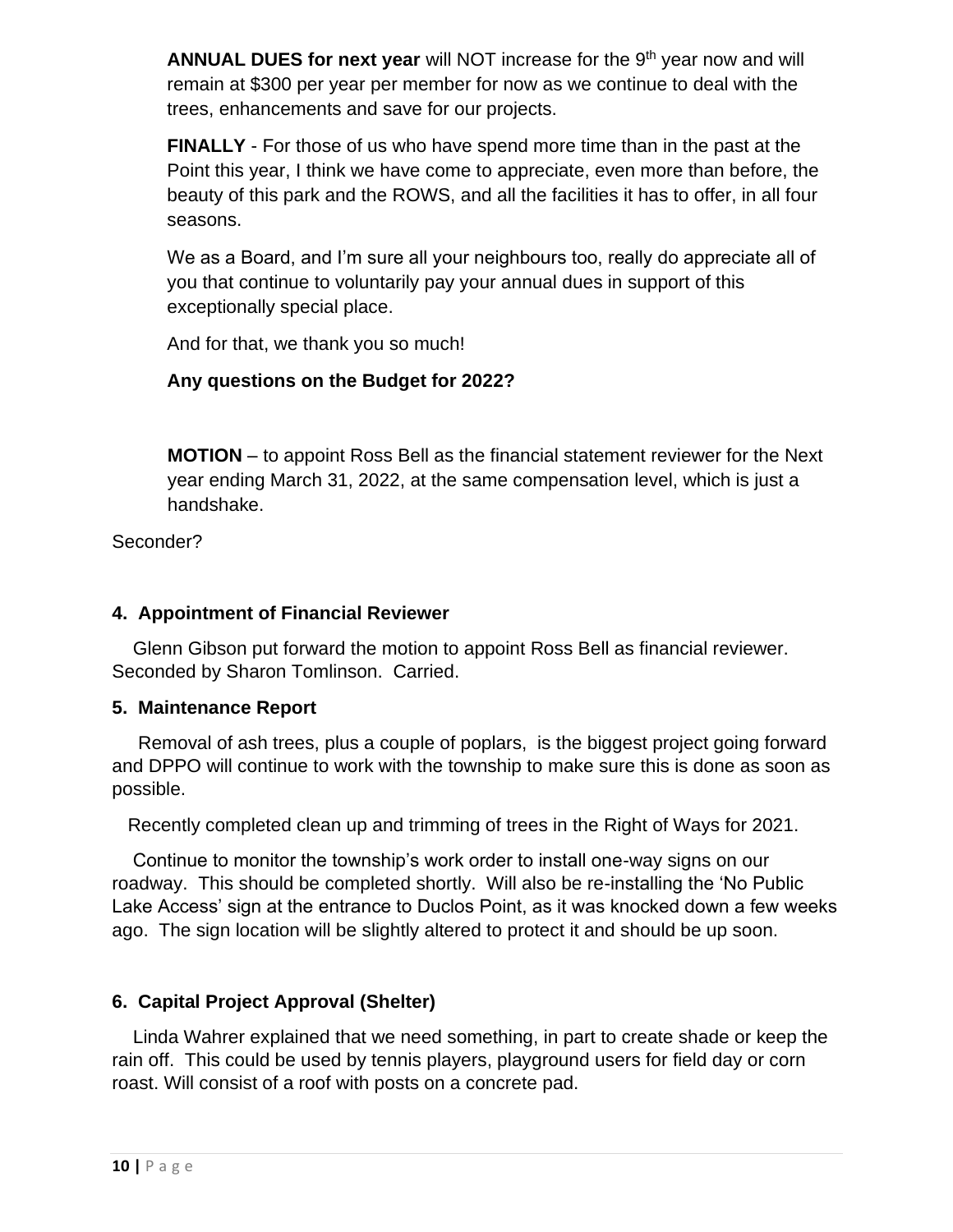Sample diagrams of possible designs were circulated. It was voted on at last year's meeting and was approved by 80% of the membership. Now \$18,000 has been put aside. The price will likely range from \$30,000 to \$40,000. Will be looking to use funds already set aside and seek donations from members. It will be built to last with little maintenance, perhaps a metal roof. The dimensions would be approximately 20 feet x 30 feet. We have reached out to the GTTI (Georgina Trades Training Inc.) to try and get them involved with this project. They operate a pre-apprentice program and like to have students engaged in this type of community project. Will provide labour for construction. Hoping to have them take on this project during the spring semester. We should know shortly if they will accept our proposal. Would be located at the south end of the tennis courts.

Once approved we will need building permits for the construction.

### **Question: Why not locate at the unused top of the oval where it is often a wet spot.**

Answer: It would be too costly as it would require a lot of fill. Also, we would need power nearby if it was used for the corn roast for instance.

### **Question: Who can use it and under what circumstances? And what about the nature of the use of the shelter for parties, picnics etc.**

Answer: We will need to have rules for use that are posted. It is not to be used as a 'banquet or party' facility.

### **Question: What about noise concerns, power, lights. Who is going to enforce noise issues, garbage clean up, management, maintenance?**

Answer: There will be no power or lights at the shelter. Glenn Gibson stated that DPPO board members are infrequently contacted about noise, people using the park etc. We investigate, often nudge those breaking the rules. Our lawn cutter will often take care of debris and clean up before cutting the grass. Between the community and the Board we are confident that we can control it.

### **Question: Concerns regarding noise and congregating.**

Answer: It is a valid concern, however most communities have shelters or community buildings for members only use and community celebrations. We will have to be careful and set up rules regarding noise and usage. But basically, the Board is comfortable enforcing it if members are not comfortable.

### **Question: This affects some members more than others. Could there be a consultation with those most affected by the location?**

Answer: That is a good suggestion. We will be contacting members by email to encourage residents to be a part of a consulting process.

### **Question: Will it have a lightning rod?**

Answer: Yes, it will be grounded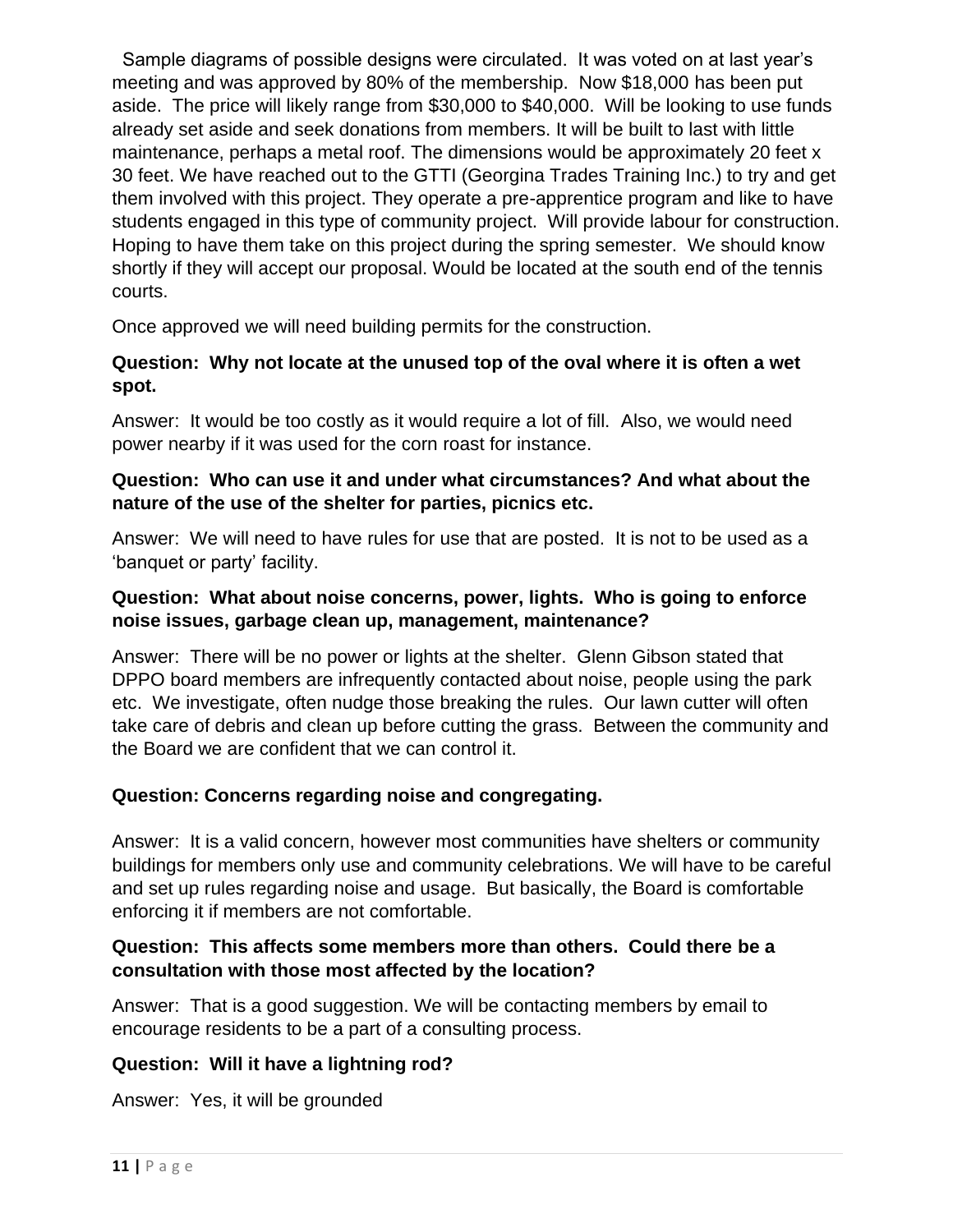### **Question: What about insurance implications or liabilities?**

Answer: The Board has contacted our insurance company and the rates will not go up and there would be no additional liabilities.

Linda Wahrer put a motion forward to approve the capital shelter project which will be funded using \$18,000 already set aside. The motion was seconded by Kelly Pronyk. The vote was 22 yes and 15 opposed. The motion was carried.

### **7. Proposal of By-law changes**

Linda Wahrer explained that our current by-laws were enacted in 2016 and there have been no changes since that time.

A) Motion put forward by the Board to adopt the following by-law on eligibility to become a board member:

### Section 4.0, iv

i. iv. Be a registered property owner and a paid Member of DPPO, or be an adult child of a Member of DPPO, resident of Ontario and so designated by a Member of the DPPO to represent the Member on the Board of Directors.

The motion was seconded by Sharon Tomlinson. It was carried unanimously.

B) A tenant(s) of the property of the Member of the DPPO, who has a valid and bona fide lease for at least 2 months and who has provided a copy to the Board of Directors, then the tenant (s) and all specified occupants in the lease may use the real property owned by the DPPO without the need for a Member of the DPPO to accompany them.

#### Section 7.04, iv and v

A tenant(s) of the property of the Member of the DPPO, who has a valid and bona fide license with the Town of Georgina and who has provided a copy to the Board of Directors, then the tenant(s) and all specified occupants may use the real property owned by the DPPO without the need for a Member of the DPPO to accompany them. Motioned by the Board. Seconded by S. Kahane. Approved by membership with 3 opposed.

\*\* Note: discussion regarding use of real DPPO property by-law to follow \*\*

- C) Motion put forward by the Board to adopt the following new bylaw.
	- i. All prior by-laws of DPPO are hereby revoked.
	- ii. The enacting of new By-Law(s) or amendments to or revocation of any existing B -Law(s) may be enacted, amended or revoked as follows.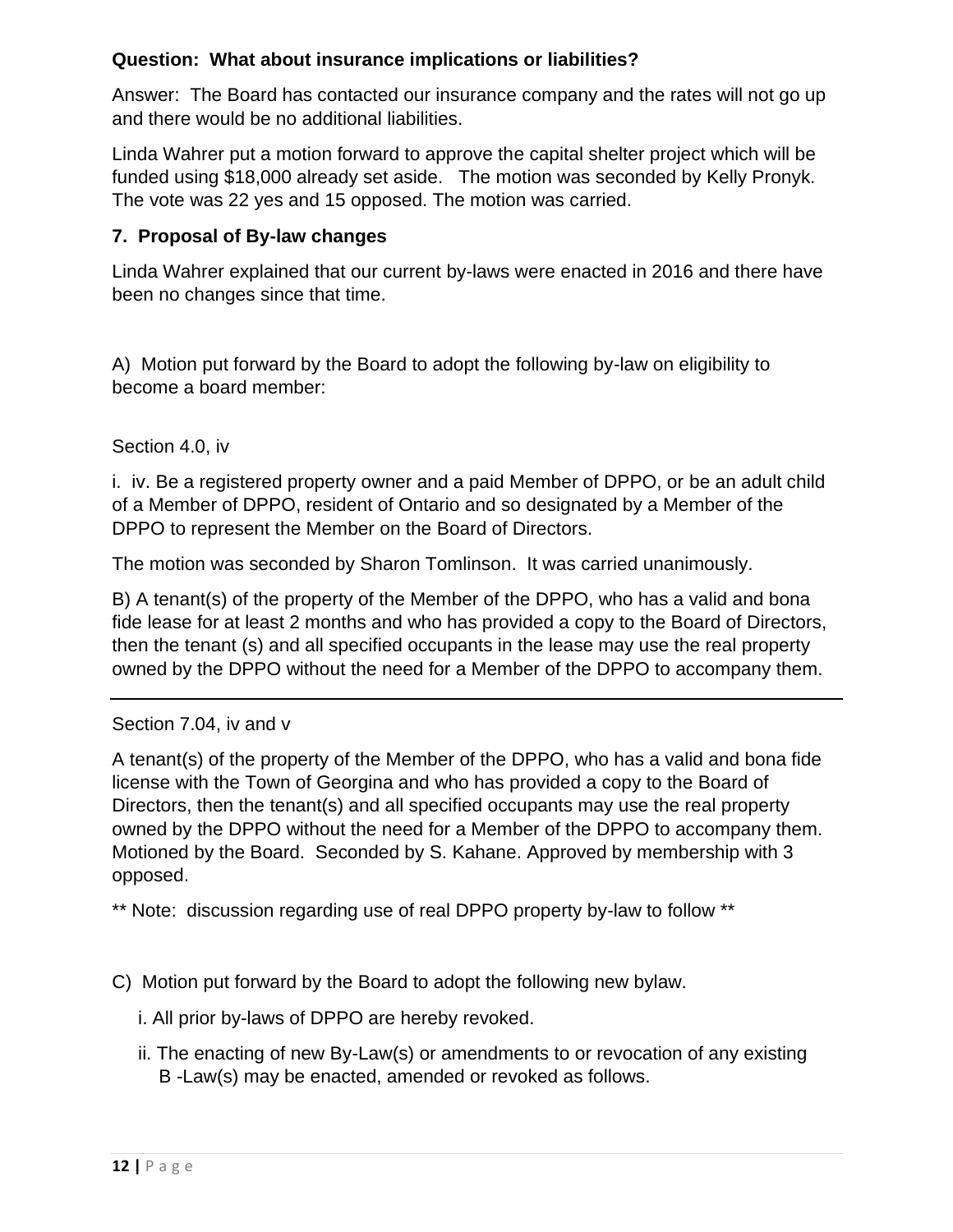a) The proposed enactment, amendment or revocation of a By-Law(s) shall first be approved by way of a resolution by the majority of the Board of Directors, and

b) The proposed new By-Law(s), amendment or revocation of an existing By-Law(s) shall be put before and voted on by the Members present at an Annual General Meeting and shall only become in effect and force when so approved by a majority of the Members present at that Annual General Meeting.

Motion seconded by Quinn Simpson. Approved unanimously.

### \*\*Discussion re Real Use of DPPO Property

The Board had originally sent members a copy of their proposed by-law changes prior to the AGM. These were posted. The By-Law amendment regarding use of real property was proposed to only include tenant(s) of the property of a Member of the DPPO who have a valid and bona fide lease for at least 2 months.

At the AGM, resident Steve Kahane proposed an amendment to include Tenant(s) of the property of the member of DPPO, who has a valid and bona fide short term rental license with the Town of Georgina.

Steve made a presentation to the members present stating as a 40-year resident and knowing of the issues and problems surrounding recent short-term rentals, that he, as a property owner, would take full responsibility for his renters.

As the owner of a part-time, short term rental property he explained that the process to obtain a license from Georgina is rigorous, costly and includes examination of the property, septic systems etc. He said he only rents out for a minimum of one week and vets his renters. He asked that we not put all renters in the same basket and assured that not all are bad. Problems have arisen in the past when owners have not taken responsibility for their renters/guests.

He objected to the proposal of putting a 2 month minimum as proposed by the board, calling it a subjective decision.

His explained that only properties with licenses from the township would be responsible to every one of us. Since a license requires annual renewal, objections from communities could result in the license being revoked. Complaints to the township result in demerit points which can also lead to suspension.

Glenn Gibson interjected that he would vouch for the fact that there haven't been any problems with Kahanes' previous tenants.

Linda Wahrer agreed that Steve's proposed amendment should be considered. The Board was trying to open up real property usage beginning with 2 months. A list of rules for property usage has been listed on the website. Copies of the license/ rental agreement would have to be presented to the Board in either case.

Therefore, both the Board's proposed 2 month amendment and Steve Kahane's amendment were amalgamated and presented to the membership for a vote.